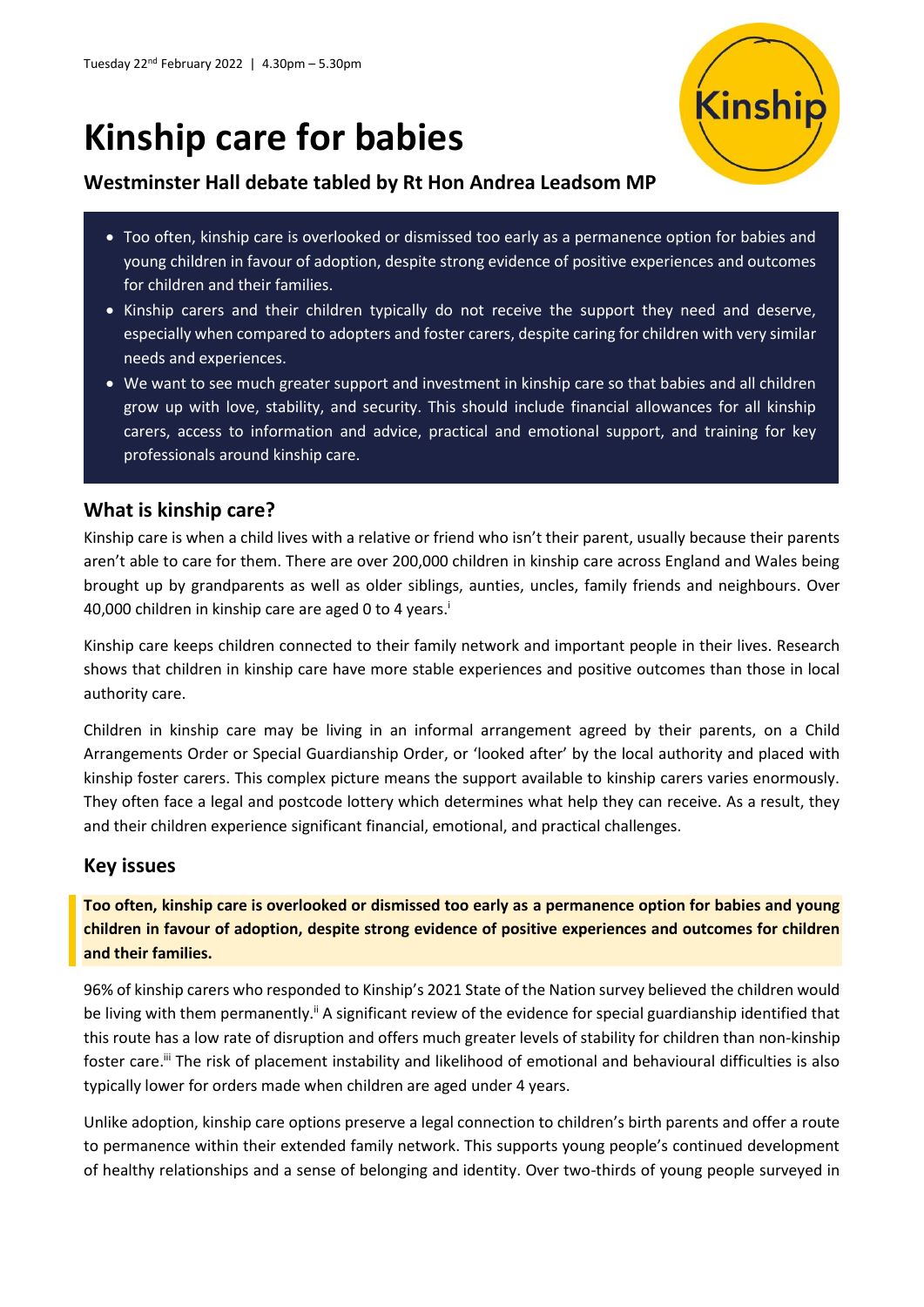Kinship's *Growing Up in Kinship Care* study went into kinship care with at least one sibling.iv Many said the enduring family network which kinship care supported helped to improve their social connectedness and emotional health as they grew older.

*"He was only young when he got took off my dad. I brought him up for a couple of years because my dad's drinking was getting out of control . . . He's been adopted out, closed adoption . . . It broke me. I was in hospital for months after self-harming. I had admissions to hospital, counselling, everything."*

*Young person aged 18, from 'Growing Up in Kinship Care'.<sup>v</sup>*

#### **Kinship carers and their children typically do not receive the support they need and deserve, especially when compared to adopters and foster carers, despite caring for children with very similar needs and experiences.**

Last year, 3800 children left care via a Special Guardianship Order – 39% were aged 1 to 4 years at the date of the order and 11% were under 1 year.<sup>vi</sup> For three consecutive years, more children have left the care system on a Special Guardianship Order than through adoption, yet there is a significant lack of parity in support available to kinship carers when compared with adopters or foster carers.

Kinship carers are more likely to be older, in poorer health, insecurely housed, socially isolated, and living in poverty than any other parenting group. Most kinship carers find that taking on the role – often with very little notice or preparation – means they are plunged into poverty (around half of kinship carers have to give up work to take on caring responsibilities for the children<sup>vii</sup>). As a result, a significant number of children in kinship care are growing up in poverty and deprivation which has a detrimental impact on their life chances.

Kinship's 2021 Financial Allowances survey highlighted that 82% of kinship carers had worried about their financial situation in the past year, and 76% of those who received an allowance felt it did not allow them to meet the needs of the children they cared for.<sup>viii</sup>

*"The biggest challenge I faced when I took in my kinship children was financial. I had to take unpaid parental leave and I wasn't entitled to benefits as the children's parents were still claiming them. I had lost my salary and I had no money coming in. We were a family of three that became a family of six...... I even lost out on a promotion as the local authority advised I stayed home to make sure the children were settled."*

*Aunt and kinship carer supported by Kinship.*

Most children and young people in kinship care have experienced similar adversities to children who are looked after or have been adopted; 66% of children in all forms of kinship care have experienced abuse and/or neglect.<sup>Ix</sup> Children in kinship care face significant emotional, social, and behavioural challenges which can have a significant impact on their development and life chances.

Carers can often struggle to access the support they and their children need, including legal advice, information about housing and benefits, peer support within the community, and therapeutic support for their children to heal from trauma.

The Early Years Healthy Development Review highlighted how kinship carers have to battle to access support, often repeating their story to multiple professionals, but benefit from being able to meet with other people who are in similar positions to share experiences and build a support network.<sup>x</sup>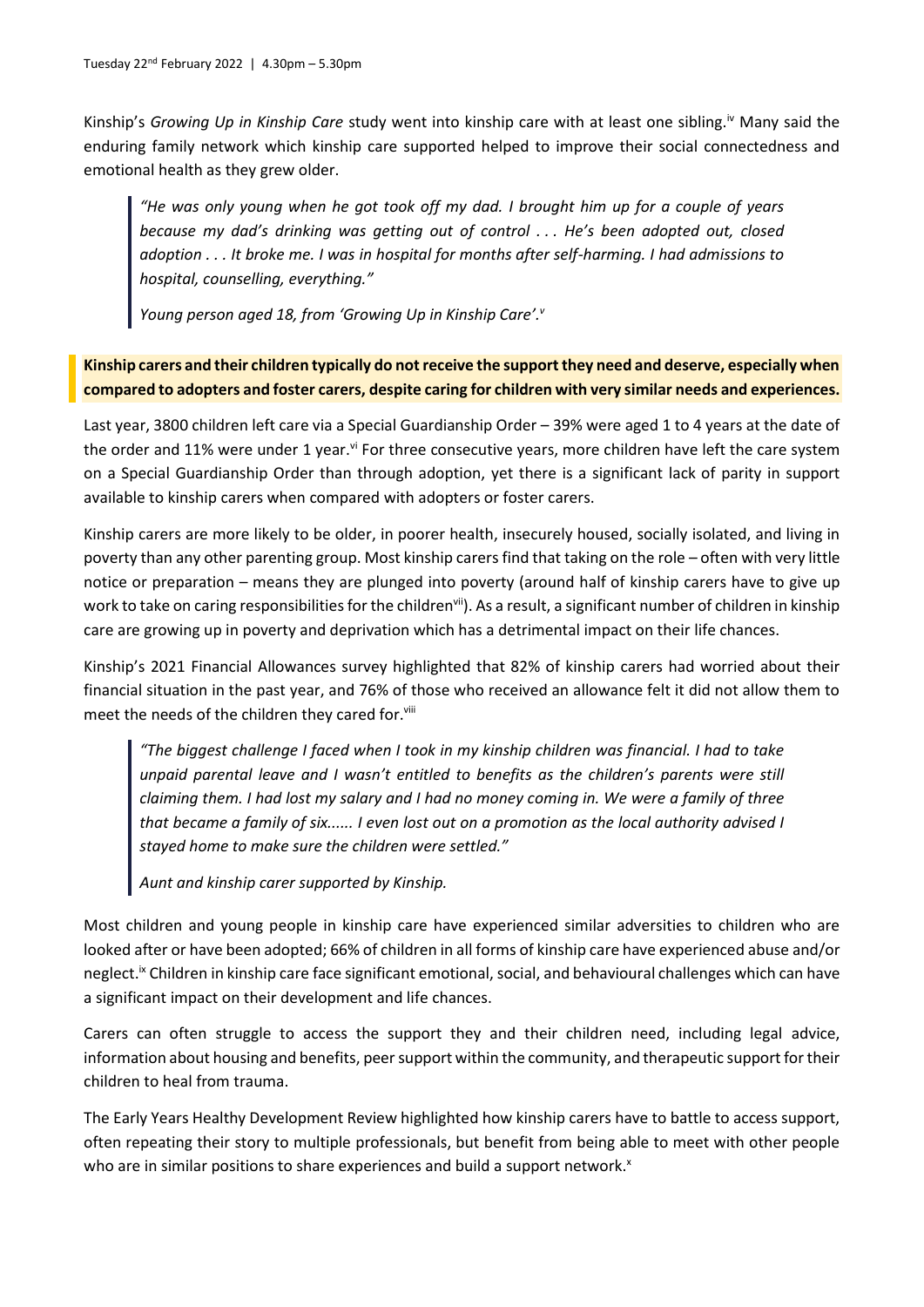## **Our recommendations**

Here's what needs to change to improve things for babies and kinship carers:

- **1. Kinship care options should be considered for all babies alongside other routes to permanence.** Well-supported kinship care should be the primary consideration when a baby or child is unable to live with their parents.
- **2. Financial support should be made available to all kinship carers, regardless of legal order.** The lottery of financial support should be ended through provision of a universal, standard allowance that at least matches the national minimum fostering allowance (currently £132 per week). Kinship carers should also be eligible for paid leave from employment on a par with adoption leave.
- **3. Practical and emotional support should be introduced for kinship families in every local authority.** This should include support for carers to prepare for the arrival of babies and children, ongoing support for managing contact with family, and peer support to reduce isolation and loneliness. The Government should rename and extend the scope of the Adoption Support Fund so it provides all kinship family members with pre-therapy and therapeutic support. All children should be eligible for a health assessment on entry to kinship care and receive priority access to mental health support.
- **4. Public services and key professionals supporting babies should recognise and respond to the specific needs of kinship families.**

Family hubs should provide a welcoming and supportive space for kinship carers, with joined up working and processes which ensure carers can access support without having to repeat their story or justify their role. Professionals such as health visitors should receive training on kinship care.

## **Suggested questions**

MPs should use the debate to raise awareness of the disparity in support for kinship families, and call for the Government to consider all kinship families, regardless of legal status, in its wider programmes of support for babies, children and families.

- What assessment has the Government made of introducing a universal financial allowance for all kinship carers?
- What plans does the Government have to expand the scope of the Adoption Support Fund, recently extended until 2025, learning from the success of the broader COVID-19 ASF Scheme?
- What plans does the Government have to ensure the expansion of family hubs recognises and considers the needs of babies in kinship care?
- What plans does the Government have to support babies and children living in kinship care, including those who are not formerly looked after?

# **About Kinship**

Kinship is the leading kinship care charity in England and Wales. We offer kinship carers financial, legal, practical, and emotional support and understanding from the moment they need it, for as long as they need it. Our expert advice, information, and guidance help with complicated and stressful decisions that so many kinship families must make. We are always there to support them through difficult times and celebrate the good.

Kinship carers are strong and determined. Together, they are powerful. We help them build communities of support and action by connecting families locally and across England and Wales. We are at the heart of kinship networks, partnering with and influencing service providers, local and national government, and other